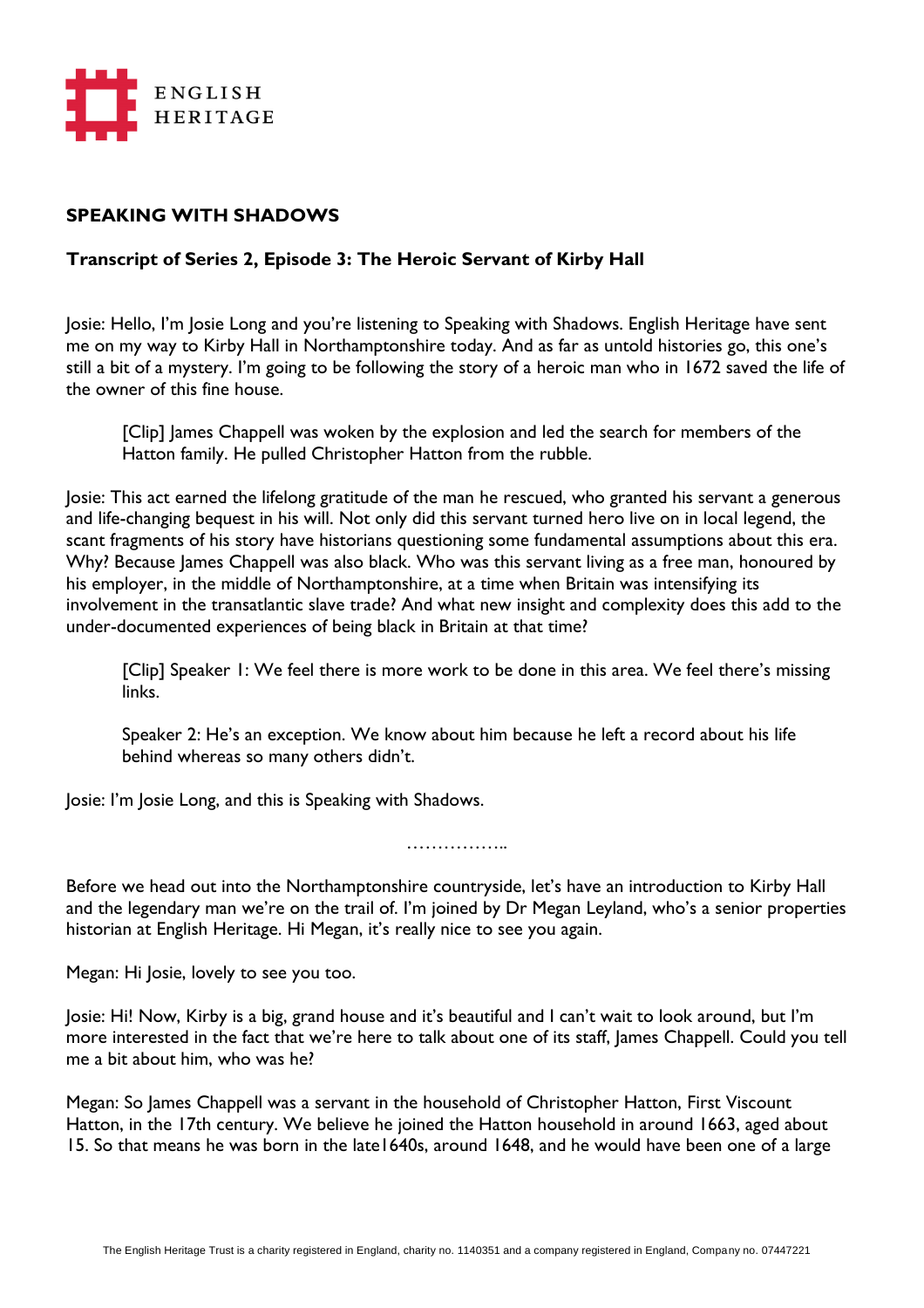

contingent of servants who ensured the smooth running of family life at Kirby Hall and, as we'll hear, elsewhere.

Josie: But James isn't just present in those historical records, is he? Why are we talking about him today?

Megan: James is fascinating, because his life and his actions have long been talked about in local and family legend and in oral tradition, and particularly in Gretton, where he has a very personal link – this is the nearby village. And he is said to have been England's first black pub landlord, at the Hatton Arms. But alongside this, he also played his part in a really dramatic series of events which took place away from Northamptonshire, on the island of Guernsey. Christopher Hatton inherited Kirby in 1670 and also inherited the position of Governor of Guernsey. So he spent an awful lot of time there rather than at Kirby Hall, and left Kirby really for the ladies of the household and the staff to keep ticking over in his absence. And around the new year in 1672, Christopher Hatton was in Guernsey, but also his wife Sicily, as well as his mother Elizabeth and children. You know, they're ringing in the new year together. And this is where James really comes into the picture and he effectively becomes a hero of what happens next. He was there as well. And accounts tell us that it was really stormy night and lightning struck Castle Cornet, which is the official residence of the governors of Guernsey. But it didn't just strike the castle, it struck the gunpowder store.

## Josie: Oh, wow.

Megan: And Christopher Hatton apparently said there was something like 250 barrels of gunpowder in there, so forget the Gunpowder Plot, this was a serious explosion which brought incredible damage on the castle. But, of course, there's people in it as well. James Chappell was woken by the explosion and led the search for members of the Hatton family. He pulled Christopher Hatton from the rubble, he went and searched for his daughters, who he found alive, but very sadly Christopher Hatton's wife and mother died. And after the series of events he seems to have stayed with the Hatton family and moved back to Northamptonshire and Kirby.

Josie: When you find out the detail of what he did, it's so heroic and you really do understand that these people owed their entire lives to him. Could you tell me a bit about how we know these details?

Megan: It is remarkable and it's because there is a remarkable sort of survival of a document from back in the early 18th century. So here in front of me I have a ballad published in 1872 by a descendant of one of the Hattons that we've just been talking about, George James Finch Hatton – in fact, a descendant of the one of the young girls pulled from the rubble. It's a ballad and appended to the end of it is an account and as it says, 'taken down from James Chappell's own mouth'. So incredible.

Josie: And really cool to feel that there is some part of this that's told in his words, because I feel that particularly as a servant and particularly at that time, these are the voices that you didn't get to hear so much.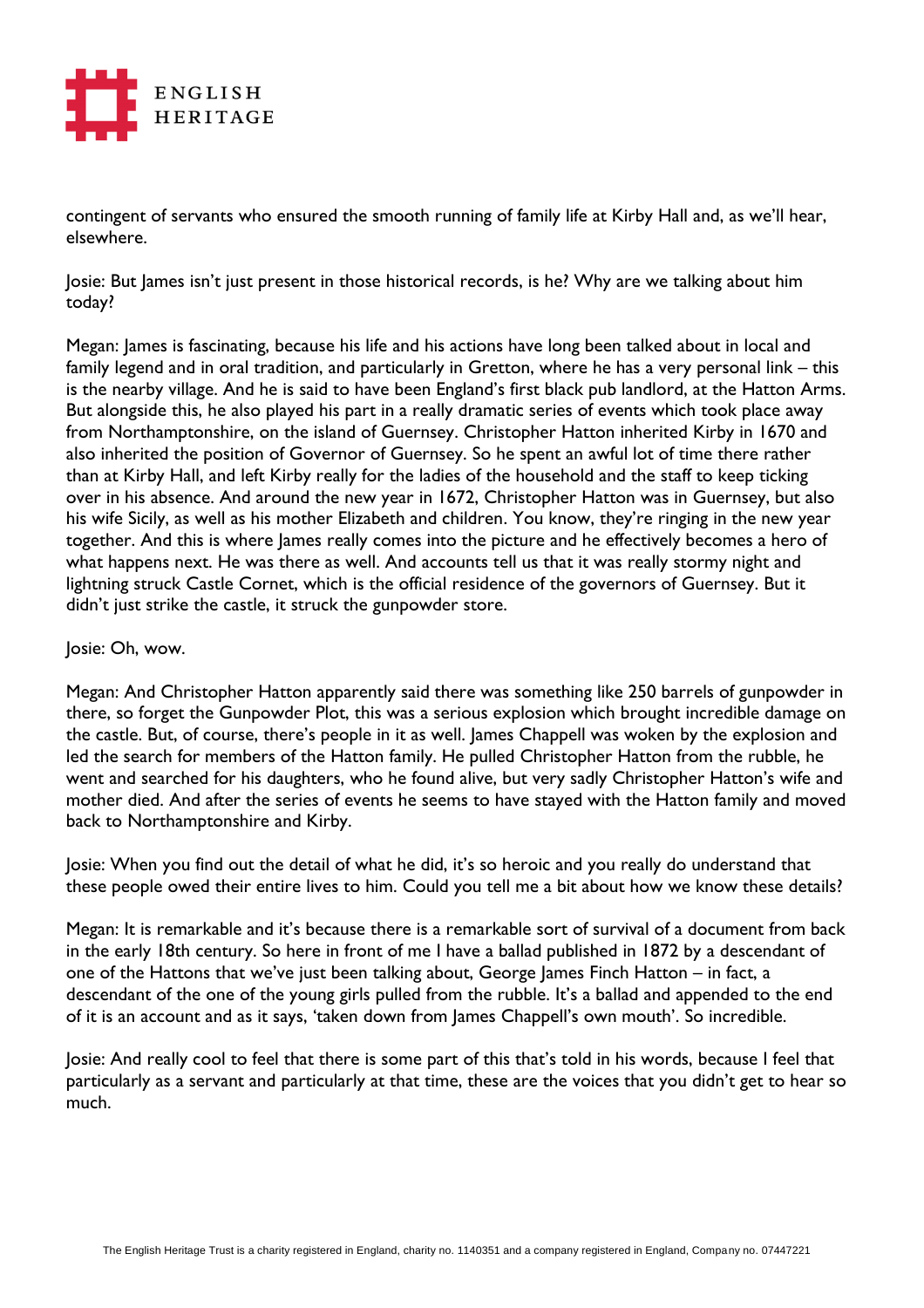

Megan: Very true, very true. It's so rare to have a servant's own voice and it was written down by a man called Joshua Lankart so we have to assume, you know, there's a degree of writing and editing going in.

Josie: Sure.

Megan: But to be this close to a first person account – first of what happened – is incredible. And it was nearly lost. The original account written down in 1727 by Lankart was lost. A copy had been made, which was rediscovered by this member of the Hatton family who then thought it was so fascinating that he wrote a ballad about it and he published this alongside. So it's kind of a copy of a copy! James in his 80s when he's recounting this.

Josie: Let's look at this in a bit more detail. What parts sort of jump out at you?

Megan: This incredible moment, when it's all happening, is well worth the read. I'll read you a bit of it out. It starts, 'By one o'clock in the morning, which was New Year's Day, this informant' – so that's James – 'was waked by another servant of the said lord, and was by him told he did believe the house was falling. This informant, borrowing a pair of shoes from the soldiers, with some difficulty got on the castle wall and crept on his hands and knees to his lordship, where he found him with the mattress and feather bed under him, and the bedclothes over him. And then, this informant turning himself back again, his lordship got on his back and this informant crept back in the same manner he went there, and so brought His Lordship entirely off the wall and carried him into the guard room.' So he's not only been woken up, he's going straight to the aid of Christopher Hatton, borrowing shoes to do so, to find various members of the Hatton family. So it says, 'This informant borrowing some of the soldiers' clothes, went with them up and down the castle to see for His Lordship's lady, mother and sisters, and then found that the castle had blown up and the Dowager Lady dead in her bed. And in the next apartment, they found His Lordship's two sisters both alive in bed, but almost suffocated with a beam of the house falling in betwixt them.' He returns again and again, finding the rest of these daughters and servants alive. So he really did everything he could to help Christopher Hatton.

Josie: It really shows the extent of the heroics here as well. Can we talk a bit in a wider sense about what is known about everyday life for servants at Kirby Hall?

Megan: There are some places that we can get these little tantalizing hints, and it is in one of these that we find that little piece of the puzzle of James being at Kirby Hall. And one of my favorite resources when I'm going in the archives and looking at documents is going and reading the letters of the ladies of the household.

Josie: Oh, wow.

Megan: Remember, they're there pretty much dealing with everything while their husbands are in London or in Guernsey or doing other things, and there's some remarkable correspondence from Christopher Hatton's wives. I say wives because he had three throughout his lifetime. And it's in one of these that we find a reference which must be to James at Kirby. So I'll get it for you. This is a letter. You can see at the bottom 'C Hatton'. So that's Christopher Hatton's wife who we've just been talking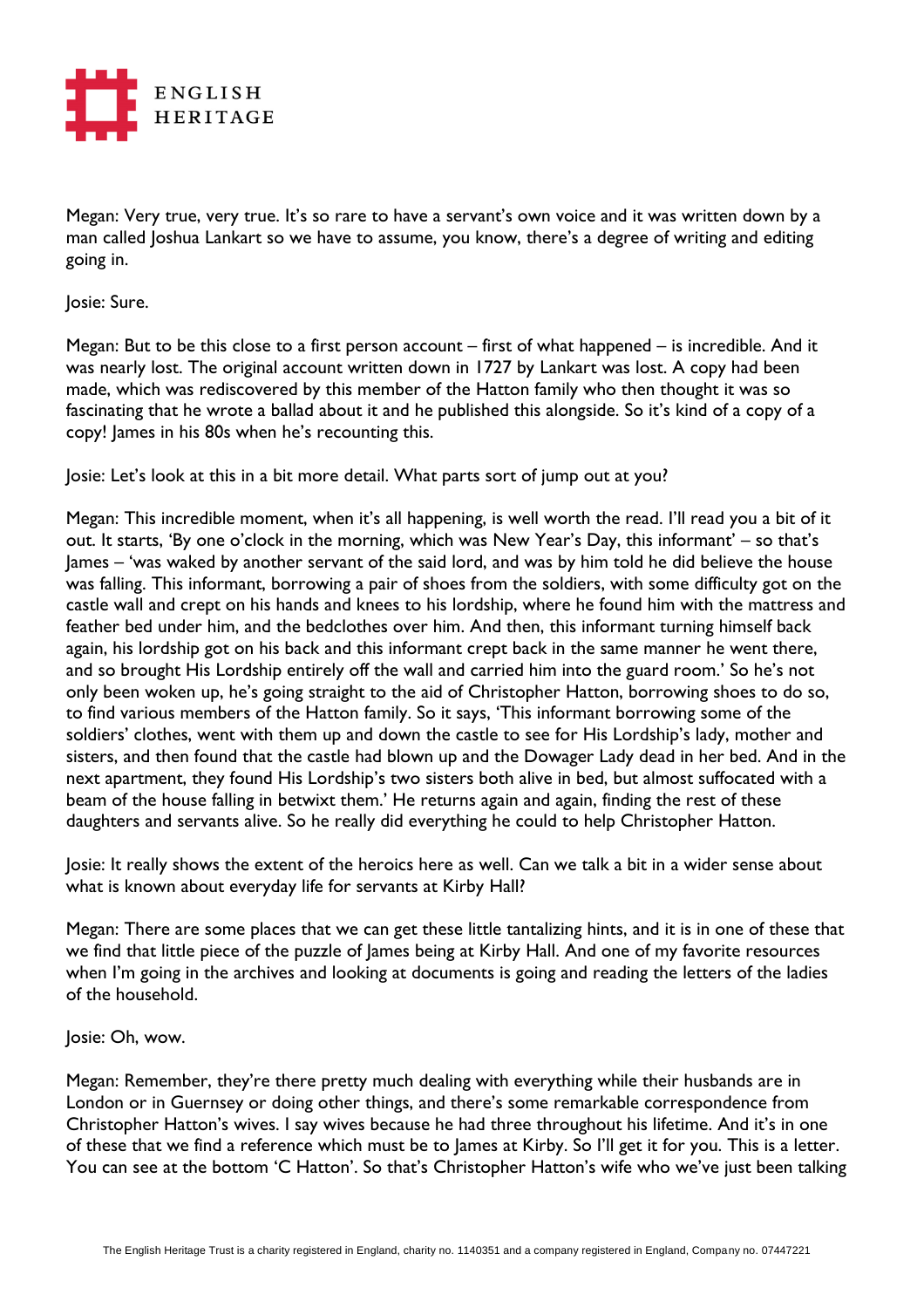

about who very sadly died. So this letter was written before she went to Guernsey, so the late 1660s, early 1670s. So if we turn it on its side, we have this little note sort of appended to the end and added on after she signed her name. And as you can see on the first line, it says, 'I desire that you will ask Black James for the key of his chamber door where John Wormstall lay, for it cannot be found. James must be trying whether it would open the cellar and pantry.' And it's just this tiny little reference to James. So, I think the first really interesting thing is that he has a key to a chamber door and servants at this time would be lucky to have a chamber of their own, or even a locked chamber that they might share. So, if indeed this is his, and he has somewhere to sleep in Kirby with a locked door, he's clearly a servant of some status. He's also having access to keys to the cellar and pantry. He's clearly a trusted servant.

Josie: What else do we know about James?

Megan: What is really interesting about James is, through the hard work of local historians and the Northamptonshire Black History Association, we know a bit more about his life outside of service. So we've principally spoken about what he did in the household of the Hatton family, and they've gone through parish records in minute detail. And what they've uncovered is that James seemed to have married twice. First to a lady called Elizabeth, and they had a child in Gretton who very sadly died. He did remarry to another lady called Mercy Peach. Great name.

Josie: Incredible name.

Megan: I know! In 1705 and again had children, and sadly one did die again. So to actually even have those details of family life is remarkable for someone in this period. We think that he was baptised, and then we also know of course that he had this sort of other life in Gretton that we spoke very briefly about when we started talking together, of becoming this pub landlord.

Josie: Let's talk a bit about this pension that he was given. How much was it and what does that translate to if we think about it in today's terms?

Megan: So if you look through this quite long document with all this spectacular handwriting, you come to one small section which relates to James and, in fact, the servants at Kirby Hall. And it says, 'To every one of my servants I give one year's wages over and above what should be due to each of them at the time of my death.' So he's giving something to his servants in his will, but it continues: 'And to my servant James Chappell I give one annuity of 20 pounds a year during the term of his life.' He's been picked out specifically in Christopher Hatton's will and from everything we've said it's not in the slightest bit surprising that he has. And that amount of money was a lot in the period. So it equates to around something like 220 days' work for a skilled tradesman. So each year, he's getting this money which, actually, for a skilled tradesman is quite – that's a lot of hours.

Josie: So he's basically getting a good salary every year as his pension.

Megan: Yeah, effectively. And you know, he's got this other life, this married life. It's nice after all these traumatic events that have gone on, all the hard work, to kind of imagine this second life in Gretton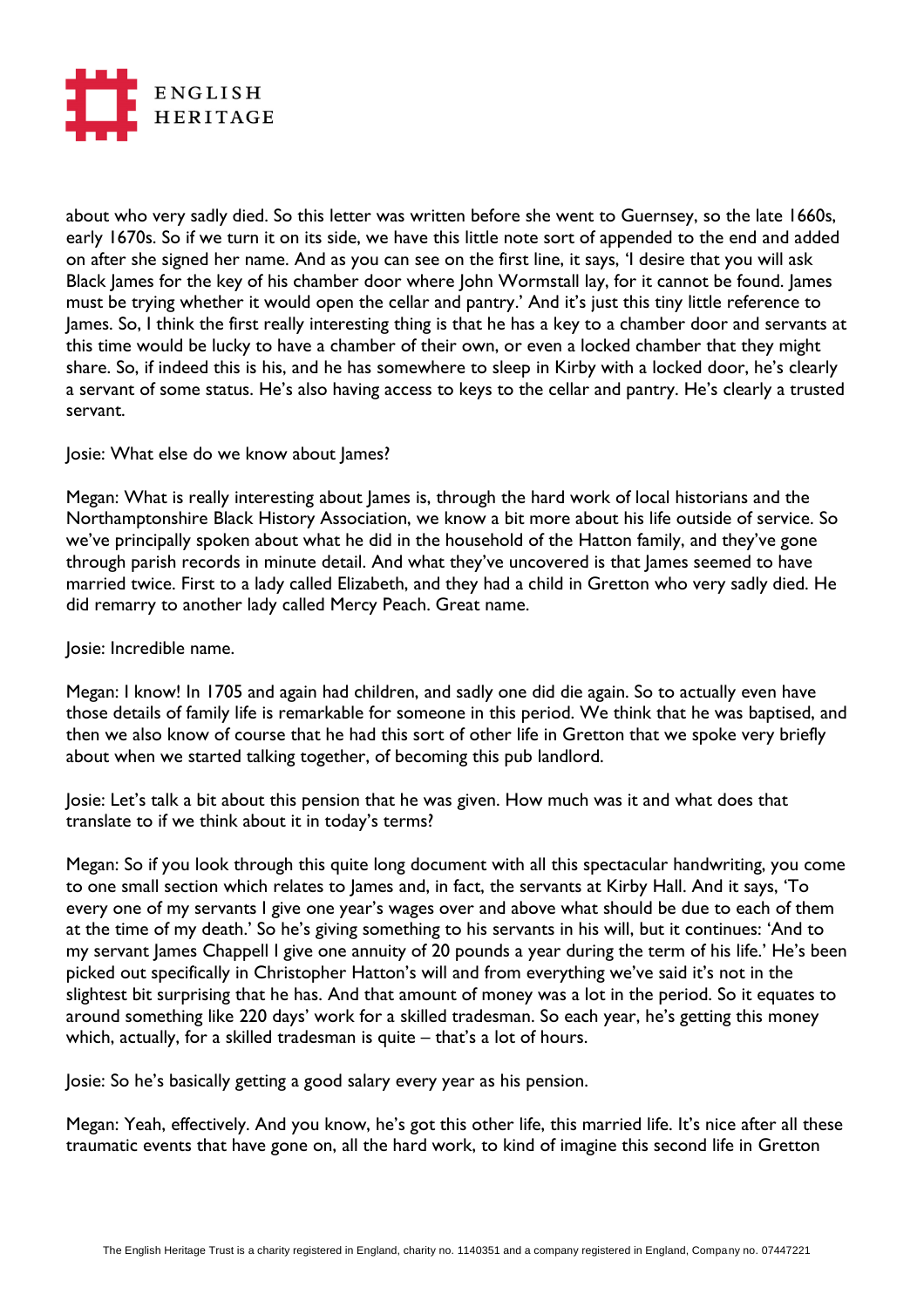

with this family comfortably provided for by the man whose family he played such an instrumental role in saving.

Josie: This is quite a well-documented story, especially for somebody of that social class, especially for somebody of that background. There are lots of questions as well, aren't there?

Megan: I have so many questions! As you say, you feel really invested in James, hearing everything about his life, but there are so many gaps – gaps which is difficult to fill in with the sources that we have. I mean, what was his life like before the Hatton household? Where was he born? We don't know. What was it like for him living in rural Northamptonshire, so far away from sort of traditional immigration routes?

…………………………

Josie: Thanks, Megan! It's so interesting to find out a bit more about James and his life. I'm heading off to explore Kirby to see where James would have lived. And I'm hoping that I'll bump into Beryl Spearman, Kirby's site manager, who's going to show me around. I've arrived at the inner courtyard at Kirby Hall. As you drive up, you see the grand wing of the hall that's still functioning as a building. You don't really realise how much the rest of it is a very beautiful ruin. So I'm standing in the doorway and I can see right out through this courtyard, through a second courtyard, the arches all line up with one another. It's a place that feels very much like it's whispering about what it used to be. Hi Beryl, it's nice to meet you.

Beryl: Hello, Josie. Lovely to see you. Welcome to Kirby Hall.

Josie: Thank you. Is this the central courtyard that we're in at the minute?

Beryl: Yes, this is the inner courtyard, one of two. This building was begun in 1570 by Humphrey Stafford, who was a local landowner, and he wanted a property that would portray his status. It took five years for the shell of the property to be built and then poor old Humphrey died and he didn't live long enough to enjoy living at Kirby Hall. The shell of the property was taken on by Christopher Hatton, who was one of Elizabeth's courtiers.

Josie: So with this in the reign of Queen Elizabeth I?

Beryl: Yes, that's right, yes. Christopher Hatton was one of her favourites.

Josie: Oh good, because that's quite a treacherous time to be a courtier.

Beryl: Yes, yes. And he was such a favorite that rumors abounded, and he would want a property for Elizabeth to come and visit.

Josie: And did she come and see it?

Beryl: No.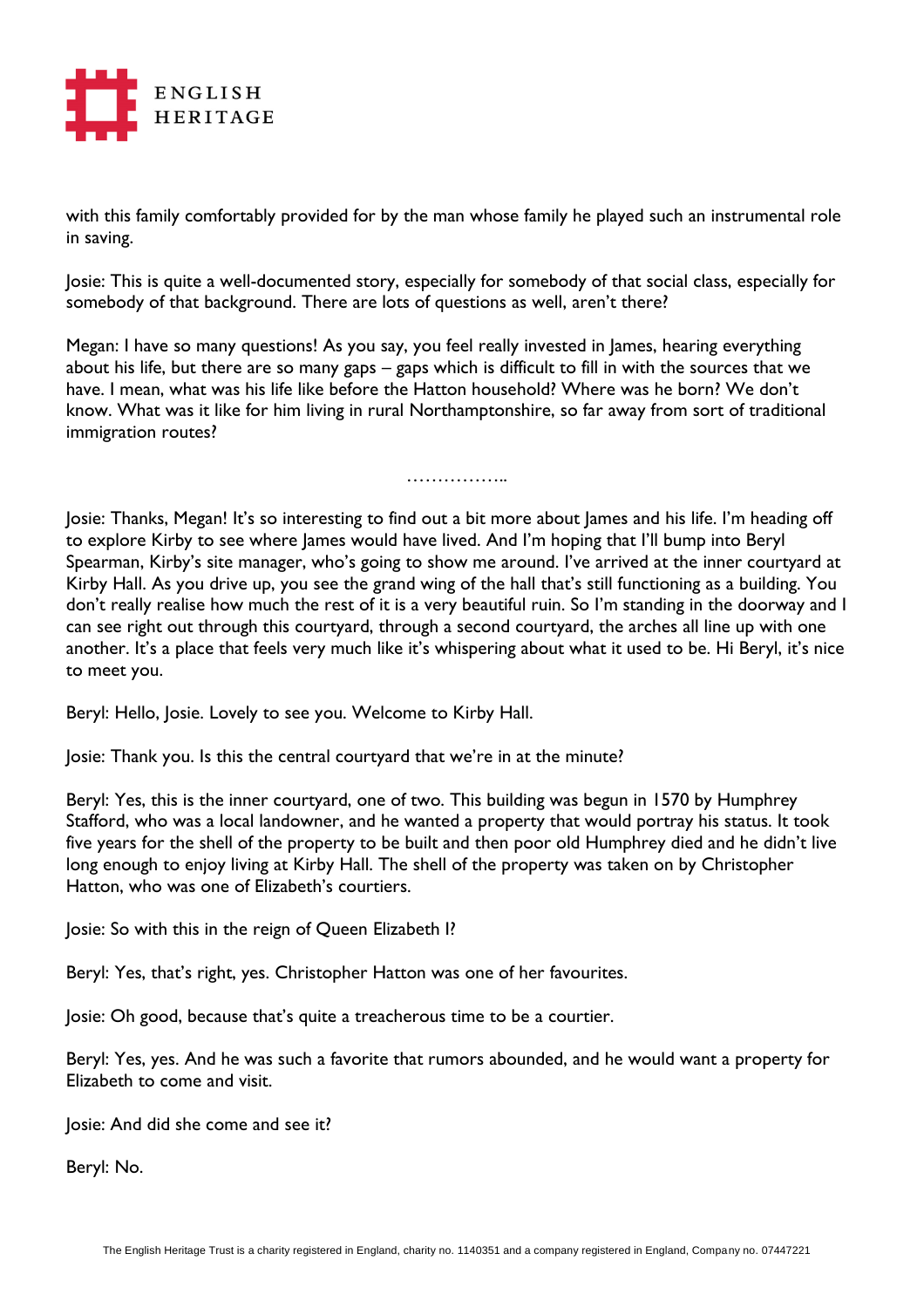

Josie: No!

Beryl: She never came.

Josie: Brutal!

Beryl: But we did have royal visits. We know that James I came to visit on more than one occasion and Anne of Denmark stayed here as well.

Josie: Well, let's take a walk through. I'd love to find out more about the different parts of the house. The ceilings are so high. Is this the Great Hall?

Beryl: This is the Great Hall. This is where you would be entertained. James I came to visit Kirby on more than one occasion and was welcomed by the fourth Christopher Hatton and his family. So entertainment would have been splendid in this Great Hall.

Josie: Well, I should mention we're stood at the most beautiful bay window. It's gigantic and it runs from practically the floor right up to the ceiling, and you get a real kind of sweeping panoramic view outside as well. So this is a really beautiful part of the house and it is so grand, and I can imagine that this would be where the most royal guests would stay. Where would the everyday people who lived and worked in this house have lived?

Beryl: You're right. These are the state rooms. These are the very best. But there is another side to the story, and we could look at the kitchen wingt, where folks such as I would be working.

Josie: I mean, I'd be right there with you! Beryl, we're sheltering in what feels like a fireplace, is that right?

Beryl: We are, we're in the fireplace next to the bread oven.

Josie: Oh, it's a bread oven! I thought it looks like a pizza oven, but that's a bit of an anachronism.

Beryl: No, that's the bread oven where the poor old baker's boy would have to be up at dawn to make the dough and light the fire. So the fire was lit in the oven. This whole area was the beating heart of Kirby Hall – the kitchen area, full of hustle and bustle. Today it's very difficult to interpret. There's odd drains and odd walls left and evidence of staircases.

Josie: Yeah, it looks like a ruined abbey or something. You can barely put the pieces together.

Beryl: But it would have been an area full of servants. Of course, some of the servants were more important than others. So the poor old baker's boy was probably down at the bottom. The cook would have ruled the roost, and other servants would have popped in and out to complete their duties and collect things to take into the main house.

Josie: What was life like for the servants here?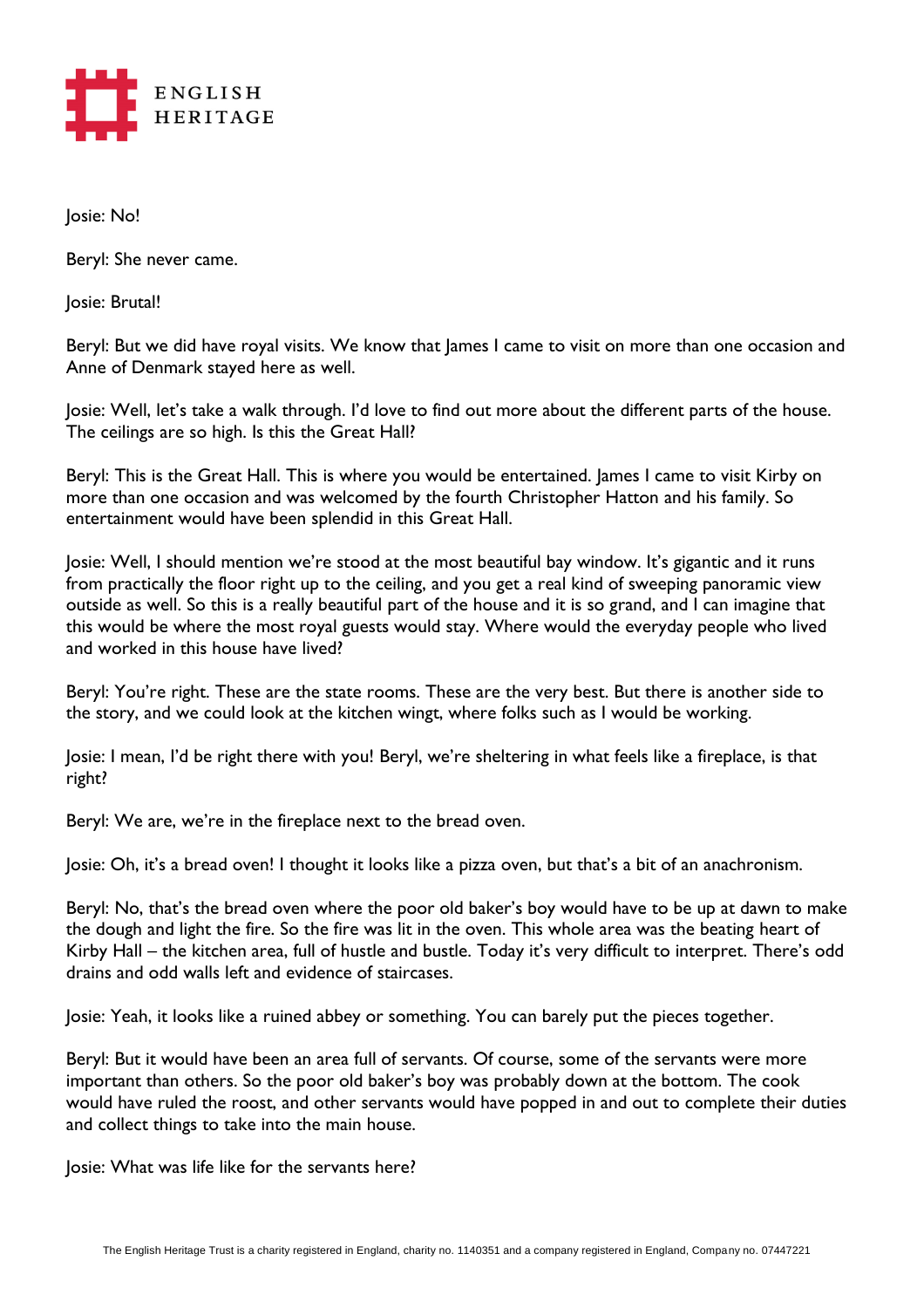

Beryl: I believe that very few servants would live on-site. I understand that most would walk across the fields in the morning from the nearby village of Gretton. Perhaps the lowliest of low would sleep under the table in the kitchen. It would be, dawn to dusk, hard work.

Josie: So we know that James settled in Gretton. Do we know where he lived before then?

Beryl: We don't know where he lived. He was a high-status servant and would have accompanied Christopher Hatton.

Josie: People were keeping records of the owners and not the servants – that's sort of the story of old, isn't it?

Beryl: Yes.

……………..

Josie: The written accounts from James may only be interpretations of his words and actions, but these are critical flags that there are histories yet to be explored by present-day historians. If James hadn't committed that heroic act of rescue, it's unlikely we'd have any sense of this black man who lived and worked in Kirby in the 17th century. It makes you realize how much we rely upon official documents for insights into other lives. And, of course, that's why oral histories are so important, because they give us a concept of the lives that didn't exist within a framework of white power and class hierarchies. So how else can we seek a truer representation of history if the usual sources can't tell us? To find out more, I'm leaving Kirby behind. The village of Gretton became home to James. It's not clear how much time he spent in the household at Kirby or with Lord Hatton, but it was here that his first daughter was born and where he chose to settle his family. I'm off to the Hatton Arms pub where James is said to have become the first black pub landlord in Britain. I'm meeting the current landlord, Julie Smith. Hi Julie!

Julie: Hi Josie, welcome to the Hatton Arms.

Josie: Thank you.

Julie: Please come on through, up to the bar.

Josie: You actually grew up in this pub, didn't you?

Julie: Yes, I did. I moved here when I was eight.

Josie: And your dad was the landlord at the pub when you were growing up?

Julie: Yes, he was, yeah.

Josie: How did you come to hear about this story of James Chappell?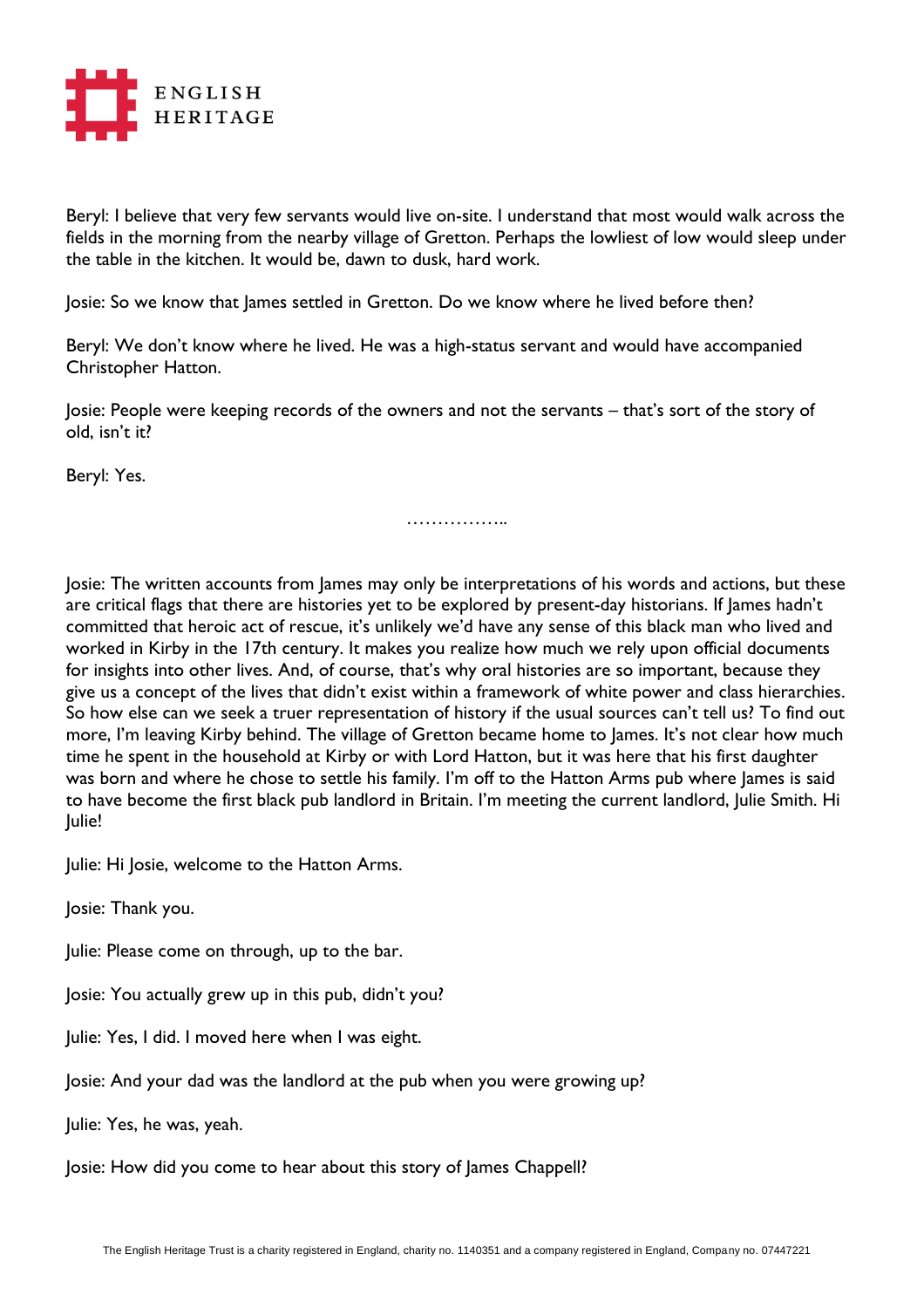

Julie: People have just talked about it all of the time. I don't think there are many people that come in the pub that don't know the story of James Chappell. It's just a piece of Hatton history, one of the other stories that gets passed down, you know?

Josie: Can I ask you about the relationship with Kirby Hall down the road – has there always been a close relationship between the pub in the village and the…

Julie: I have a lot of people that visit Kirby Hall and then they come here afterwards, and I always mention the fact that this used to be the gatehouse for Kirby Hall. And of course, we're called the Hatton Arms after Christopher Hatton and the sign outside is the coat of arms for the Hatton family.

Josie: Wow, so like his ghost is still here.

Julie: Yeah. I'd love to go back and see what it was like. A lot of stuff happens in the pubs around here, you know. But it's just life, isn't it? It's just village life I think.

Josie: Yeah. Well, also when I talked to Beryl in Kirby Hall, she was saying that a lot of the people who would work in Kirby Hall would live in Gretton and kind of walk across the fields over to work there.

Julie: You can still walk it! It's not that far. And it's still part of Gretton Parish. It's still part of the village.

Josie: Thanks for talking to us and thanks for letting us come in the pub. It's great.

Julie: It was a pleasure.

……………

Josie: We're going to stay in the pub a little bit longer, but there is a good reason. I'm meeting Morcea Walker MBE, Deputy Lieutenant from the Northamptonshire Black History Association, who worked to piece together stories like James's from a patchwork of local and national resources. Also joining us is historian Dr Angelina Osborne, the co-author of *100 Great Black Britons*. So, Morcea, what are the challenges to researching black history in a place like Northamptonshire?

Morcea: The battle with Northamptonshire is that it is a shire county. And when you talk about black history, people often think of the big cities, London and Birmingham and all those places that you would get information from. But as far as I'm concerned, the shires are probably more exciting. And Northamptonshire has so many big houses – I mean, it's a county of squires and spires. I don't know if it's an issue. It's the time and the energy levels to actually dig deeper, to actually rummage, not show us the bit they want to show us, show us the bits that are down in the cellar that we're happy – not necessarily me, but researchers like I've got beside me – to say, 'Get in there!' and find the materials. First in Northamptonshire, it was traveling as well. You know, when you get a little lead, you may have to go to London to pick up or reaffirm or the documentation found in graveyards, in churches.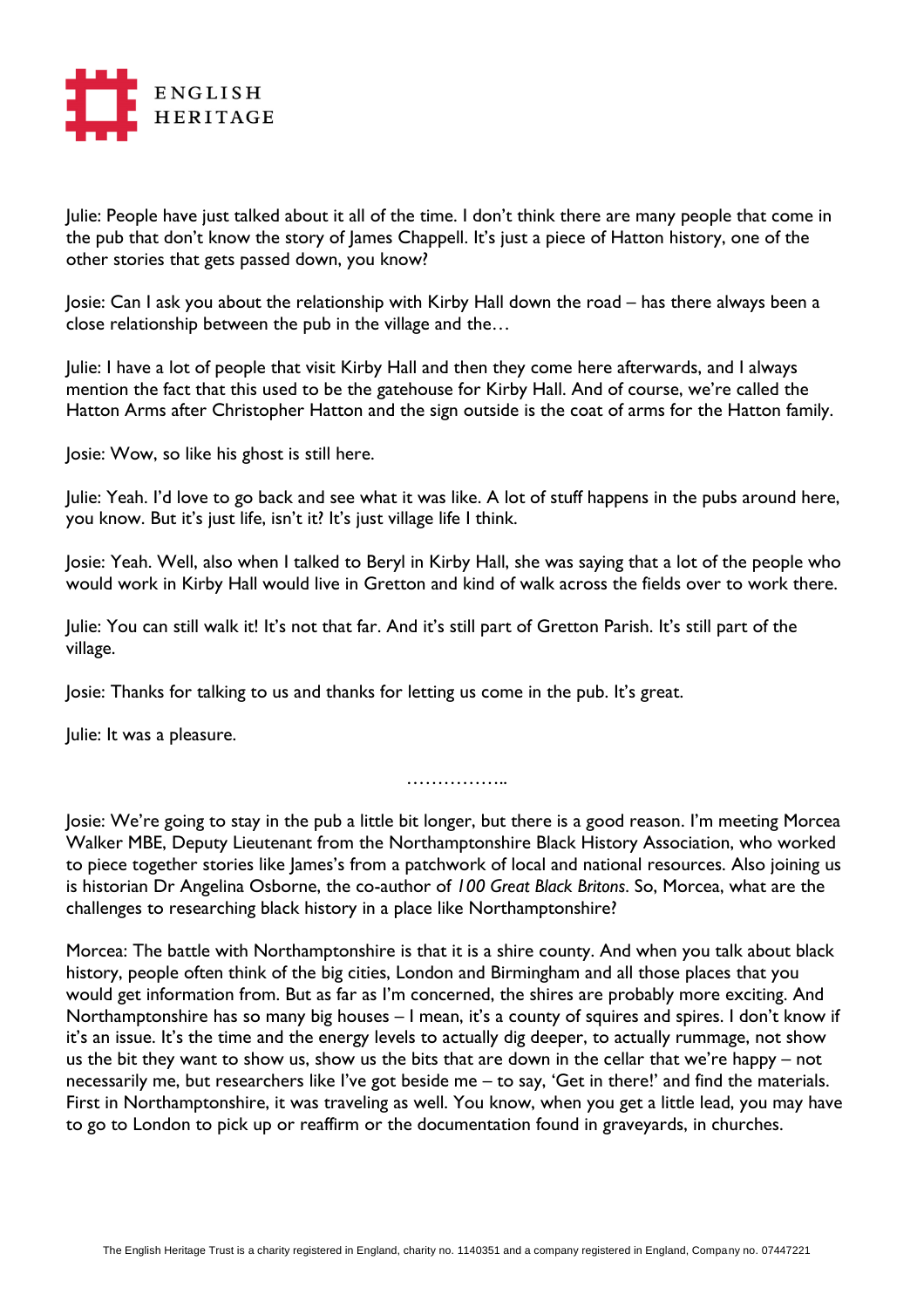

Josie: Can we talk a bit more broadly about what was happening in a wider sense, about the beginning of the trading of enslaved people?

Angelina: If you're asking about organised transatlantic enslavement – economic endeavor – that would have been after the Restoration. That would have been around 1663, is the charter that Charles II and his brother, James of York, the Company of Royal Adventurers trading to Africa. They had a monopoly of 1,000 years to trade between what is present-day Guinea and Bridgetown, Barbados. There were all these syndicates of slave traders prior to 1663, but it was a very small scale and it normally involved the aristocracy because they had the money, they were the ones, and merchants, they could afford to finance these voyages. But actually, the Company of Adventurers Trading to Africa lasted from 1663 to 1672. And then from 1672 to 1698 would have been the Royal Africa Company, which was again introduced by James and Charles II. And that had a monopoly on trading of enslaved people from the African continent, usually West Africa, to the colonies or so-called colonies that Britain had at that time. They had the monopoly until 1698. They didn't stop trading, but they were no longer the preeminent slave trading organization. But then it went to free trade because then merchants in Bristol and Liverpool and other people around the country, other merchants started to campaign saying they shouldn't have monopoly. We should have the right to 'the freedom', as William Pettigrew writes in his book, 'the freedom to enslave'.

Morcea: And you've got James in the midst of all of this. He's done well, he's going to get, when Christopher passes, 20 pounds. In our research, there's a gap, you know, where you're not quite sure where he's ventured from or what has happened prior. But he comes and he joins the Hatton family at a time when Charles has issued this charter. And then you're looking at the discrimination that is occurring at that time. James somehow is able to marry an English lady, Elizabeth, and there's records of that. And they have a child that doesn't seem to live long – there's a record of birth and then a record of death. And then he's on his feet, he's doing all right, and he meets Mercy, marries, and there's Amy, and we think that there needs to be a bit of research going on in Gretton because we think there's some mixtures here, surrounding areas, you know? How did the family spread? There may be many other children. And then as a result of him getting this money, he's able to set up, and we feel that the pub was here, that Mercy's father probably ran a pub. He, we believe, is the first black pub landlord because, obviously, if he's able to marry Mercy and her father is getting on in years, he would have sort of said, 'Come here, mate, need a hand. If you're going to marry my daughter, you need to work in the pub. It's not so easy! You're not just taking my daughter away – you've got to do some work.' So whichever way around it is, this man has established himself, established good homes. And there's a difference between being called a servant and a slave, yes? And I think he was a goodly servant to the family, as opposed to being a slave of the family. That's a personal view. And that opened lots of doors for him.

Josie: But it would make sense if he's traveling with the family, if he's got that status in the family as well.

Morcea: And I think, you know, over a period of time, certainly in Northamptonshire, we found some lovely people who are recorded because they are more servants than slaves. They have graves, proper graves, you know, and not even servants, white servants had proper graves, you know – it's common in and then you lost it. But we've got headstones and things like that in the county, for black people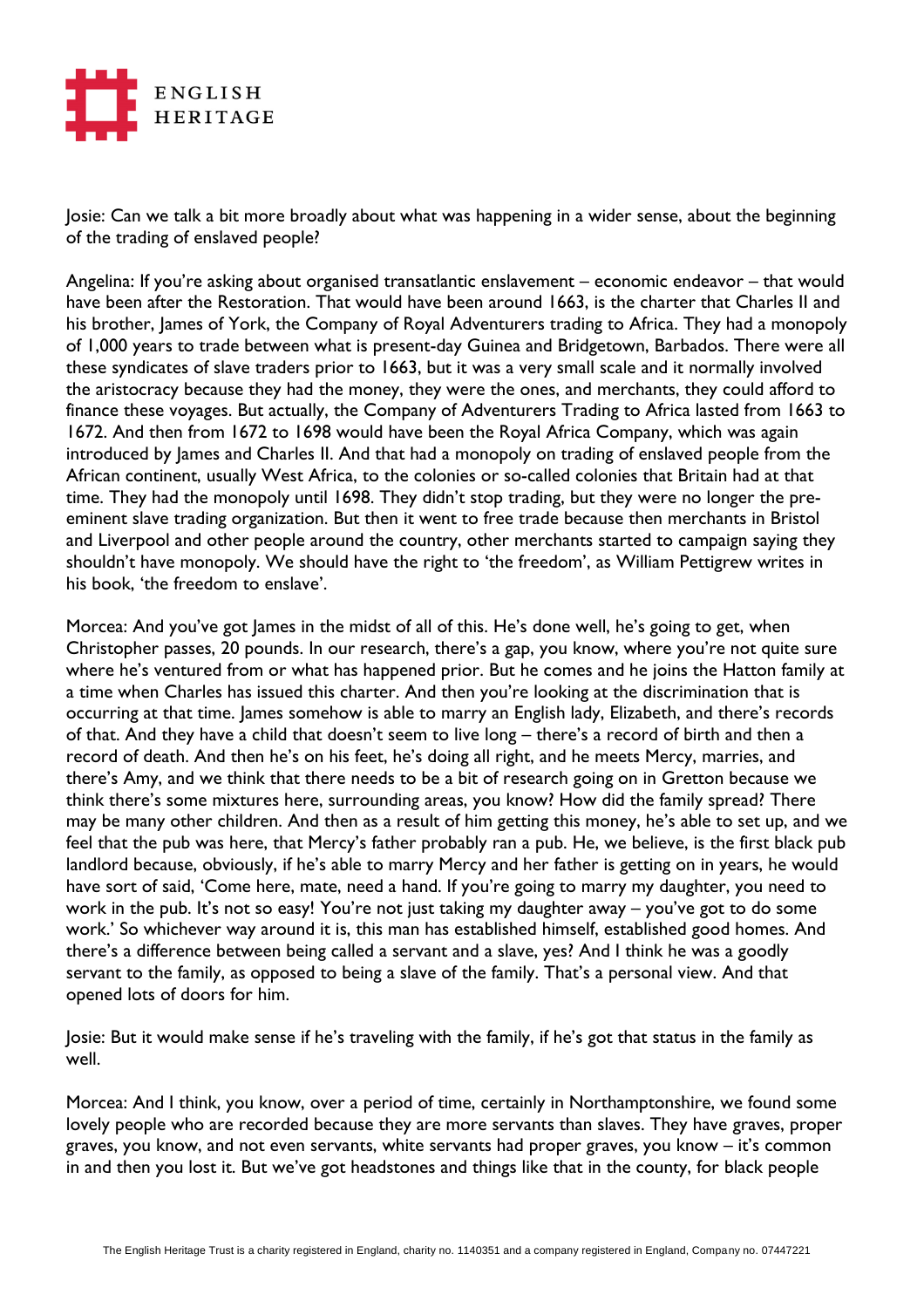

that had the status, and James is no exception to the rule. James is sort of making it. But at the same time you've got all these people in London and other places who are definitely not making it, you know? And I just wondered how much knowledge he had of that. Did he ever travel or did he just stay in Northamptonshire, in this safe haven, for him – I'm not saying for everybody, because what was happening underneath his time was appalling.

Josie: It speaks to the whole society living in denial of what they're actually doing around the world. But even the way that we were talking about James, I feel speaks to that. It's like, 'Oh, well, no, this person is a member of the community. That's allowed. But we'll sort of ignore the rest of what's happening.'

Angelina: I think there's still much more to be uncovered throughout the history of Great Britain in terms of researching the presence of African and Caribbean people. In terms of ordinary lives, there's still much to be uncovered. It's a matter of being quite dedicated in looking in local archives. It's really about local – what do they say, 'Think local act global', right? So it's about looking in the local archives.

## ……………

Josie: It's been so interesting finding out about the story of James Chappell and, in particular, talking to Angelina and Morcea and being able to put it within such a complicated and shifting context. Compared to most records of black lives from this time, James is one of the most well documented, and thanks to the work of Morcea and the Northampton Black History Association we know certain details about his life, his baptism, his marriages, his children. And we know the story as passed down by the ballads and oral history and local legend. But it's so frustrating not to be able to find out more about his perspective, you know? How he felt about being a black man living in Britain at that time – what his experiences were, what his opinions were, where his family lived, how they lived, you know? There's so many more questions and it would be so fascinating to be able to hear more of their voices.

It's so important that we continue to dig into the archives to build a better picture of black experience in Britain, and maybe to uncover more stories of the individuals who were able to document their experiences themselves. But there must be so many black people living in Britain at this time whose stories have been completely lost, who will always remain absent and silent. And it's so frustrating! That's why I think getting to know the wider context is so important, so we can understand the significance of these gaps in history. People who are notable by their absences but who were there, and maybe start to think of that as a kind of presence in itself, a part of our shared history. This story really made me understand better what it means to study and to think about history, and also what it might mean to study and think about history in the future – this idea that history is always with us to be reinterpreted, and that so much of what perhaps we were told was studying history was only studying a very a small strata of society. And for me what is so much more important is finding out all of the other stories, all of the other histories that perhaps were sidelined.

Thanks for listening to Speaking with Shadows. Make sure you follow this podcast on your favorite app so you don't miss it. And why not head down to Kirby Hall and Gretton to explore this story yourself?